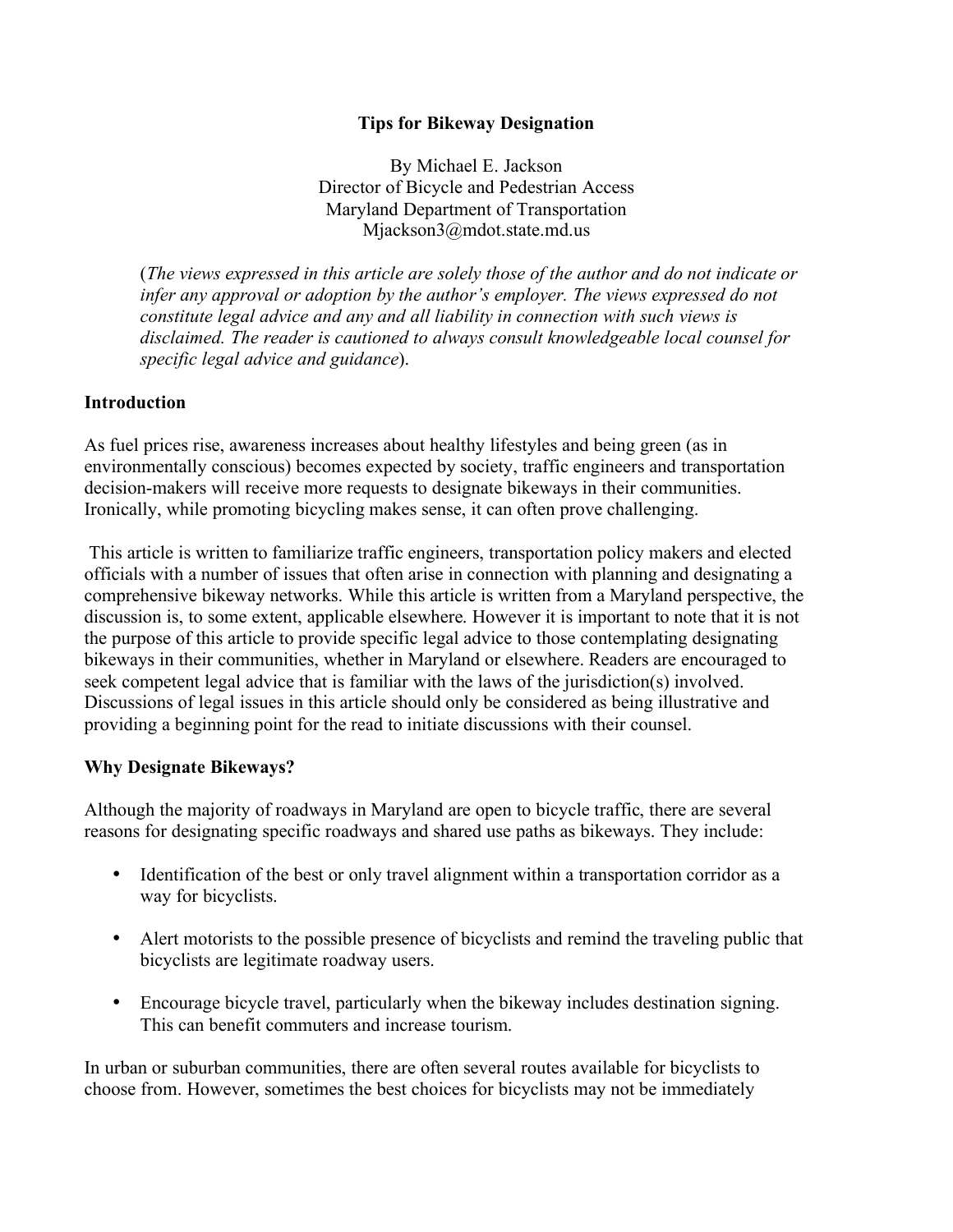obvious, even for long time residents considering bicycle commuting for the first time. In rural areas, even if there are not a lot of route choices within a travel corridor, designation of the obvious route choice confirms that bicyclists are legitimate roadway users.

# **Definitions of Bikeways**

There are three basic types of bikeways and confusion often results from the misapplication of descriptive language. The Manual of Uniform Traffic Control Devices (MUTCD) uses the following definitions:

*Bikeway – a generic term for any road, street, path, or way that in some manner is specifically designated for bicycle travel, regardless of whether such facilities are designated for the exclusive use of bicycles or are to be shared with other transportation modes.* 

*Designated Bicycle Route – a system of bikeways designated by the jurisdiction having authority with appreciated directional and informational route signs, with or without specific bicycle route numbers. Bicycle routes, which might be a combination of various types of bikeways, should establish a continuous routing.* 

*Bicycle (or Bike) Lane – a portion of a roadway that has been designated by signs and pavement markings for preferential or exclusive use by bicyclists.* 

*Shared-Use Path – a bikeway outside the traveled way and physically separated from motorized vehicular traffic by an open space or barrier and either within the highway right-of-way or within an independent alignment. Shared-use paths are also used by pedestrians (including skaters, users of manual and motorized wheelchairs, and joggers) and other authorized motorized and non-motorized users.* 

Shared-use paths are often mistakenly called "trails". Shared-use paths are legally considered to be highways in Maryland. The major difference between shared-use paths and other highways is that motor vehicles are generally prohibited from this specific type of highway. For perspective, at the opposite end of the highway spectrum are Interstate highways, which allow most motor vehicles but exclude pedestrians and bicyclists.

# **Laws, Regulations, Standards and Guideline Documents**

There are several publications that are available to guide traffic engineers and others in bikeway design. Chapter Nine in the aforementioned MUTCD covers required and optional traffic control devices for bicycle facilities. In 1999, the American Association of State Highway and Transportation Officials (AASHTO) published the *Guide for the Development of Bicycle Facilities*, the first readily available compendium of guidance and recommendations in areas of bicycle planning, facility design, and facility operation and maintenance. In 2007, the Maryland State Highway Administration (SHA) incorporated the AASHTO Guide into its *Bicycle and Pedestrian Design Guidelines* along with more current information. Although written for traffic and design engineers, these guidelines can be of interest to others. SHA's Bicycle and Pedestrian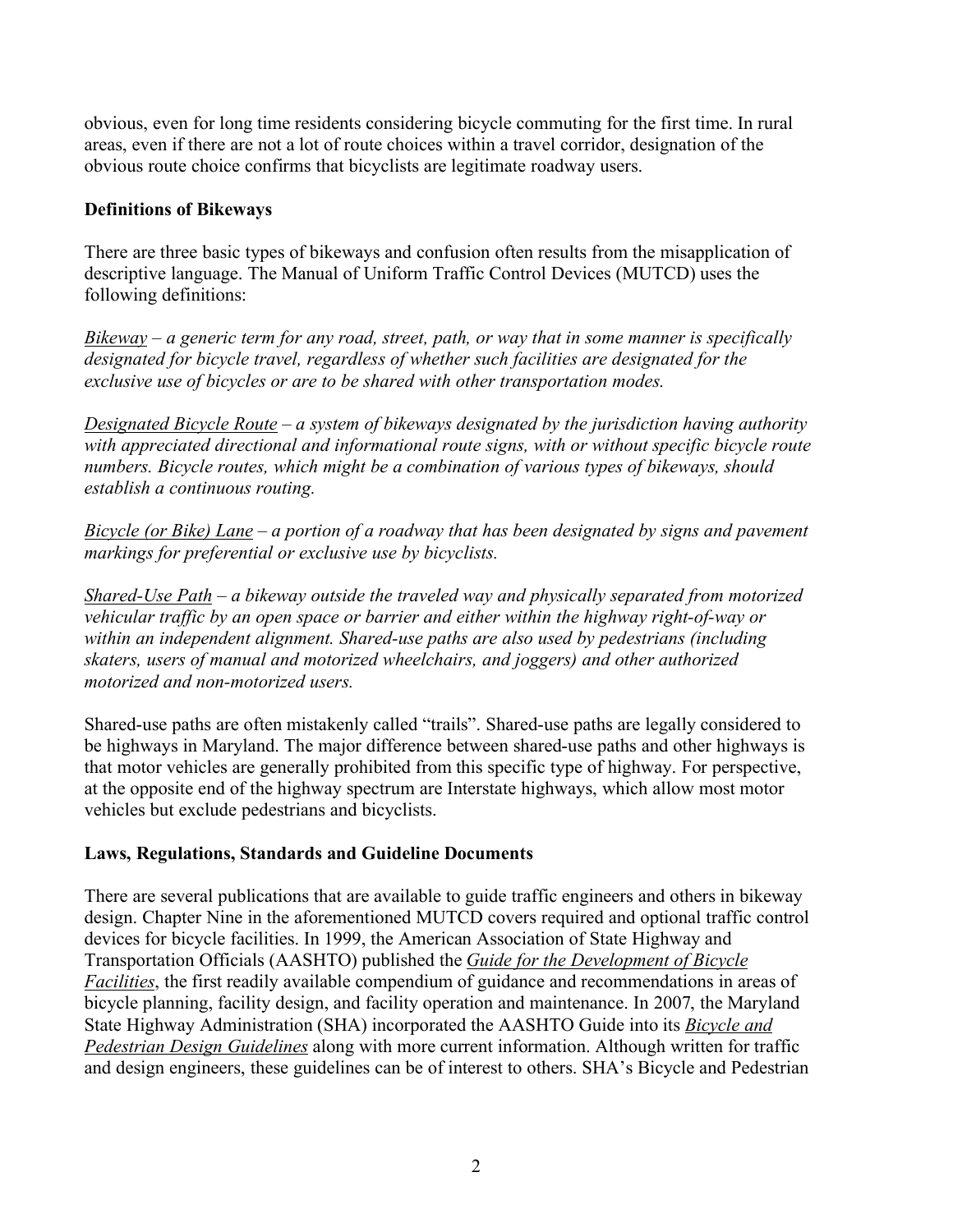Design Guidelines are available on-line at www.marylandroads.com and clicking on the tab "Business with SHA".

Another document available on-line is the *Reference Guide to Federal and Maryland State Bicycle and Pedestrian Laws and Policies* published by the Maryland Department of Transportation. The Reference Guide ties in US and Maryland laws and policies relating to bicycling and walking as well as access to Maryland's 20-Year Bicycle and Pedestrian Access Master Plan. It provides legal and policy rationales for bikeway designation and can be accessed under "What's New?" at www.mdot.state.md.us/Planning/Bicycle/BikePedPlanIndex.

# **Bikeway Selection Factors**

SHA's *Bicycle and Pedestrian Design Guidelines* provides detailed help with bikeway selection. Many decision makers may not have ridden a bicycle since they obtained a driver's license. This lack of having a recent "handlebar perspective" may complicate decision-making regarding bikeway designation. If a decision maker doesn't personally feel safe riding a bicycle along roadways under consideration for bikeway designation, they may feel uncomfortable encouraging others to ride along those roadways. Furthermore, under such conditions some traffic engineers may feel that bikeway designations may open them and their agencies to liability suits in the event someone gets injured on the designated bikeways.

Additionally, when designing a bikeway network overlaid on an existing roadway network, physical and financial constraints may prevent the creation of an ideal bikeway. Also, political considerations, such as resistance to the removal of on-street parking, or adjacent property owners' opposition may pose challenges to bikeway creation.

The AASHTO Guide offers eight criteria to consider when contemplating the establishment of designated bike routes. They are:

- a. The route provides through and direct travel in bicycle-demand corridors.
- b. The route connects discontinuous segments of shared use paths, bike lanes and /or other bike routes.
- c. An effort has been made to adjust traffic control devices (e.g. stop signs, signals) to give greater priority to bicyclists on the route, as opposed to alternative streets. This could include the placement of bicycle-sensitive detectors where bicyclists are expected to stop.
- d. Street parking has been removed or restricted in areas of critical width to provide improved safety.
- e. A smooth surface has been provided (e.g. adjust utility covers to grade, install bicyclesafe drainage grates, fill potholes, etc).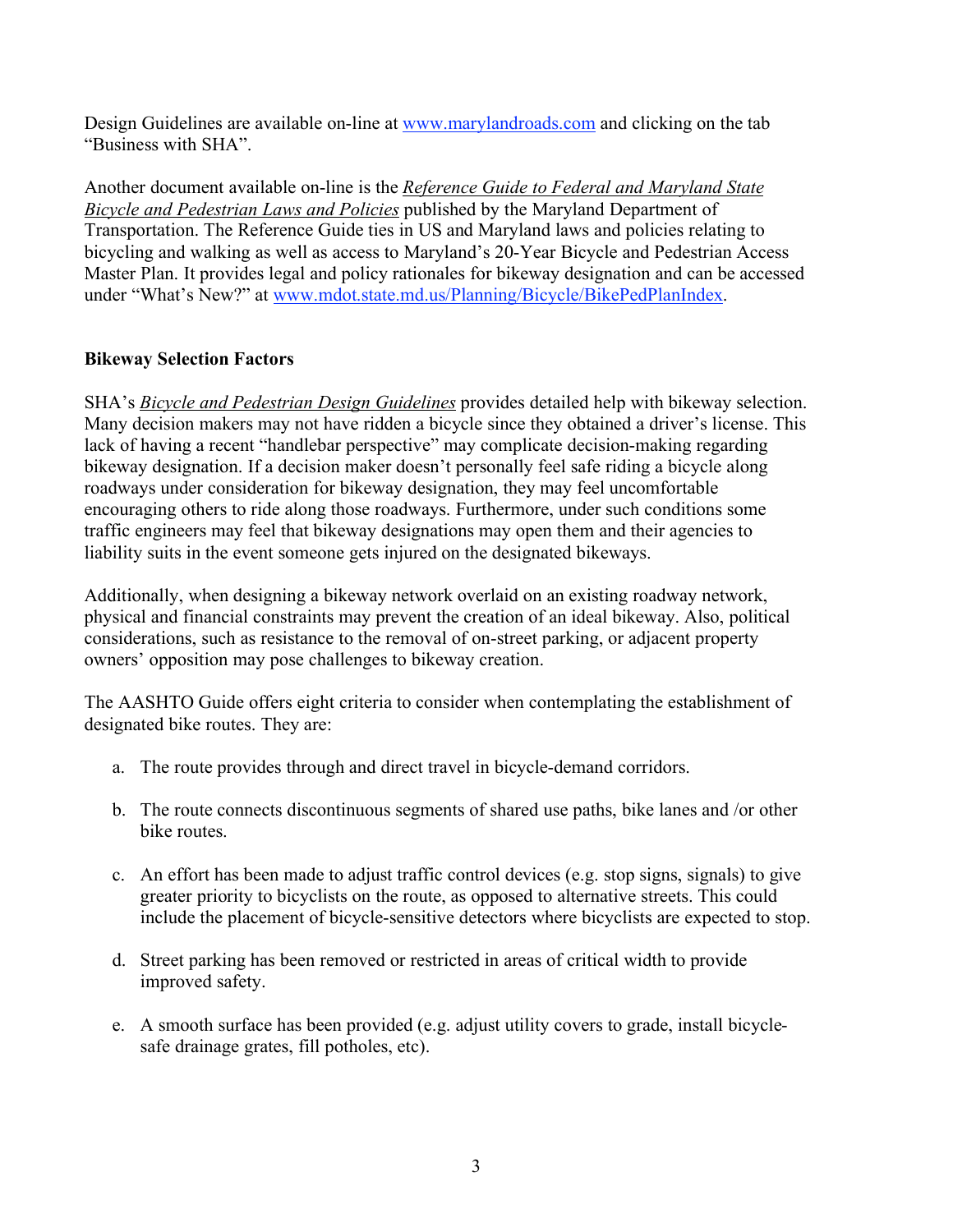- f. Maintenance of the route will be sufficient to prevent accumulation of debris (e.g. regular street sweeping).
- g. Wider curb lanes are provided compared to parallel roads.
- h. Shoulder or curb lane widths generally meet or exceed width requirements included under *Shared Roadways*, page 17.

Sometimes the best choice or only choice for bikeway designation may be a roadway that does not meet all, or even most of these criteria. However, less than desirable roadway characteristics can sometimes be mitigated. For example, if a narrow curb lane cannot be widened for a short distance, a SHARE THE ROAD assembly could be installed to inform motorists that bicyclists might be operating farther to the left and possibly occupying part of the motor vehicle lane. Drainage grates of the type that can snag bicycle wheels can be improved by welding cross pieces of metal atop the grates if it is impractical to replace the grates. The more of these criteria that are met, the better bicyclists will be served by the facility. Engineering judgment is often needed to determine the best way to accommodate bicyclists in an imperfect world.

#### **Novice and Child Bicyclists Accommodations**

Another challenge that many bikeway planners face is determining who their audience is. There is a common assumption that most bicyclists are children and adults lacking in skill to handle complicated traffic situations. This assumption may prevent the selection of certain roadways as designated bikeways on the grounds that this audience doesn't have sufficient judgment or cycling skills to ride safely there. If a community lacks wide, low volume roadways or opportunities to install a network of shared use paths deemed suitable for child riders and novice adults, it can be easy to conclude that a bikeway network is impossible to create. However, bikeway planners need to consider that there are existing competent bicyclists who could benefit from bikeway designation and that inexperienced bicyclists have the potential to become competent road bicyclists with maturity and training.

The engineering features of bikeways shown in publications like the MUTCD, the AASHTO Guide, and the SHA Bicycle and Pedestrian Design Guidelines cannot be expected to accommodate novice and child bicyclists by themselves. These engineering design criteria require a certain level of competence from bicycle riders such as obeying traffic control devices, and being aware of how to avoid dangerous situations (e.g. awareness of potential for collisions at intersections), choosing equipment that is appropriate to their size, skills and conditions of use and being able to safely operate and control that equipment.

Bikeway designation should not be seen as a guarantee against injury. Parents and guardians must judge and set limits to where child bicyclists may and may not ride. Adult bicyclists also need to ensure that they understand how to ride in a competent manner and avoid, to the extent possible, traffic and other conditions with which they feel uncomfortable. The duty of determining whether a bicycle facility is suitable for an individual bicyclist to use rests on the bicyclist not on the traffic engineer.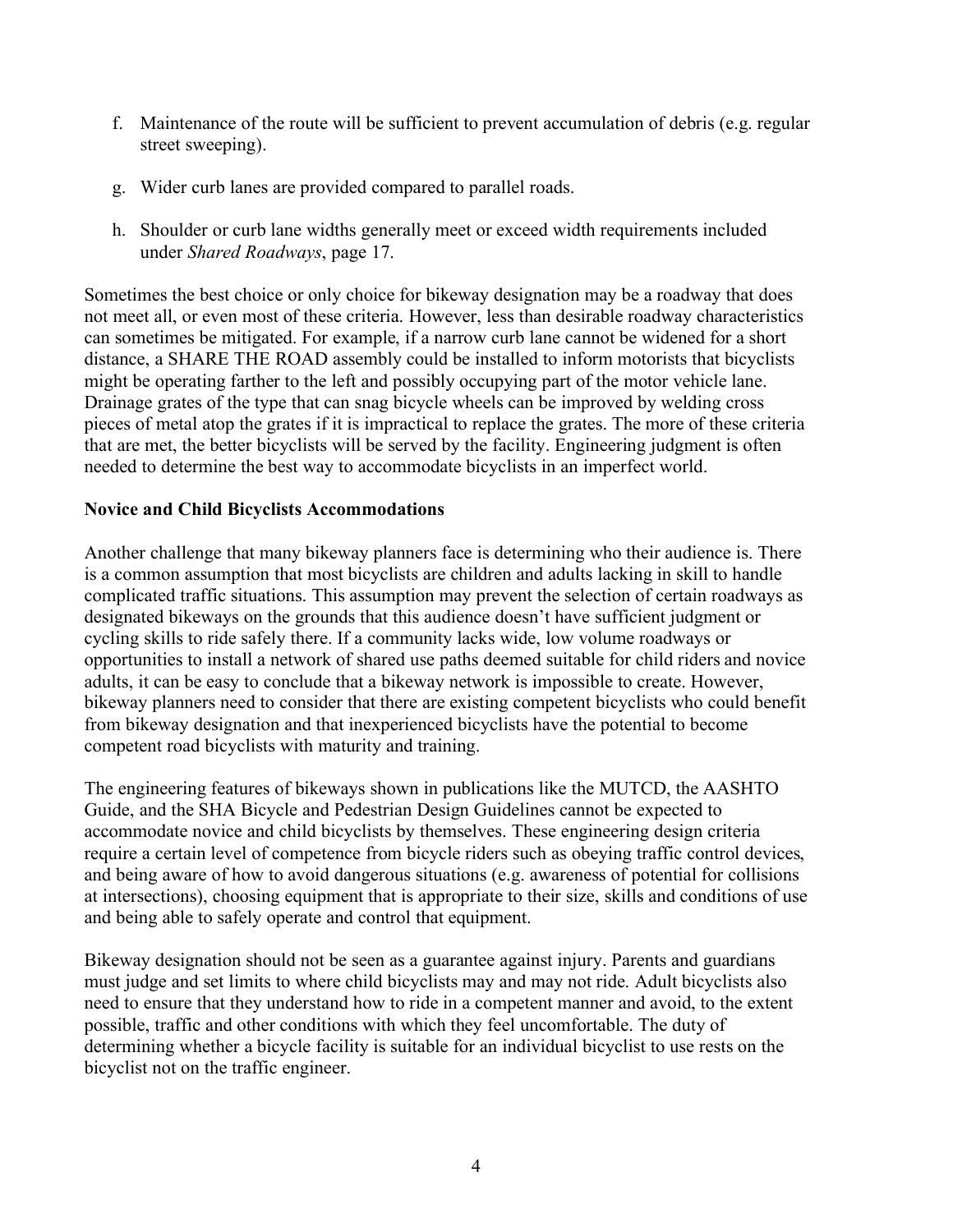The Maryland Department of Transportation provides printed, audio, and audio-visual bicycle safety materials for both children and adults to help them become competent bicyclists. Bicycle advocacy and touring clubs also help educate bicyclists through periodic workshops and by matching novice bicyclists with experienced bicyclists on club rides. In short the traffic engineer should not be afraid to provide bike facilities consistent with applicable standards and guidelines simply because they assume some riders may not be competent to use them.

# **Liability Concerns**

As previously mentioned, transportation and elected officials may be reluctant to create designated bikeways due to the fears of getting sued in the event someone is hurt riding a bicycle there. This fear may arise because persons responsible for bikeway designation may not be comfortable cycling themselves and worry how they would fare riding a bicycle on a particular roadway or facility. Or, they may have heard stories of other governmental organizations being sued by injured bicyclists. While it is indeed possible for a government entity to be successfully sued by an injured bicyclist, certain actions can be undertaken in connection with the designation and maintenance of bikeway facilities so as to minimize the possibility of being found liable in the event of a lawsuit. These actions can make bikeway designations and maintenance more of a reasonably manageable risk.

### *The most important step that transportation officials should take when concerned that bikeway designation would result in increased risk of lawsuit is to consult competent*

*attorneys*, usually their own agency lawyers or those on retainer to the jurisdiction. Attorneys can advise them not only on the relative risk of implementing a proposed course of action but can suggest ways of minimizing any confirmed risk. This consultation should occur before plan implementation. However, transportation officials should not hesitate to talk with their legal counsel at any time. The decision whether to implement bikeway projects should only follow a thorough vetting of all relevant issues, including, by way of example only, issues of risk and liability, with appropriate subject matter experts.

Historically, it appears that public agencies have been more often successfully sued over maintenance issues rather than design issues. The duty of a public entity to properly maintain those public facilities for which it is responsible by law would likely still exist, regardless of whether such facilities were designated a bikeway. Potholes not filled in a timely manner, downed regulatory and warning signs not replaced within a reasonable time period, or improper work zone procedures that are the proximate cause of an injury to a bicyclist might be fertile ground for a successful lawsuit even if the facility is not a designated bikeway.

In terms of assessing risk in connection with bikeway design and maintenance consider the following:

- Understand the difference between laws, regulations, standards and guidelines. Ensure that applicable laws, regulations and standards are observed.
- Strive to follow applicable guidelines. However if guidelines cannot be followed document reasons why the guidelines were not followed (*e.g. widened curb lanes were*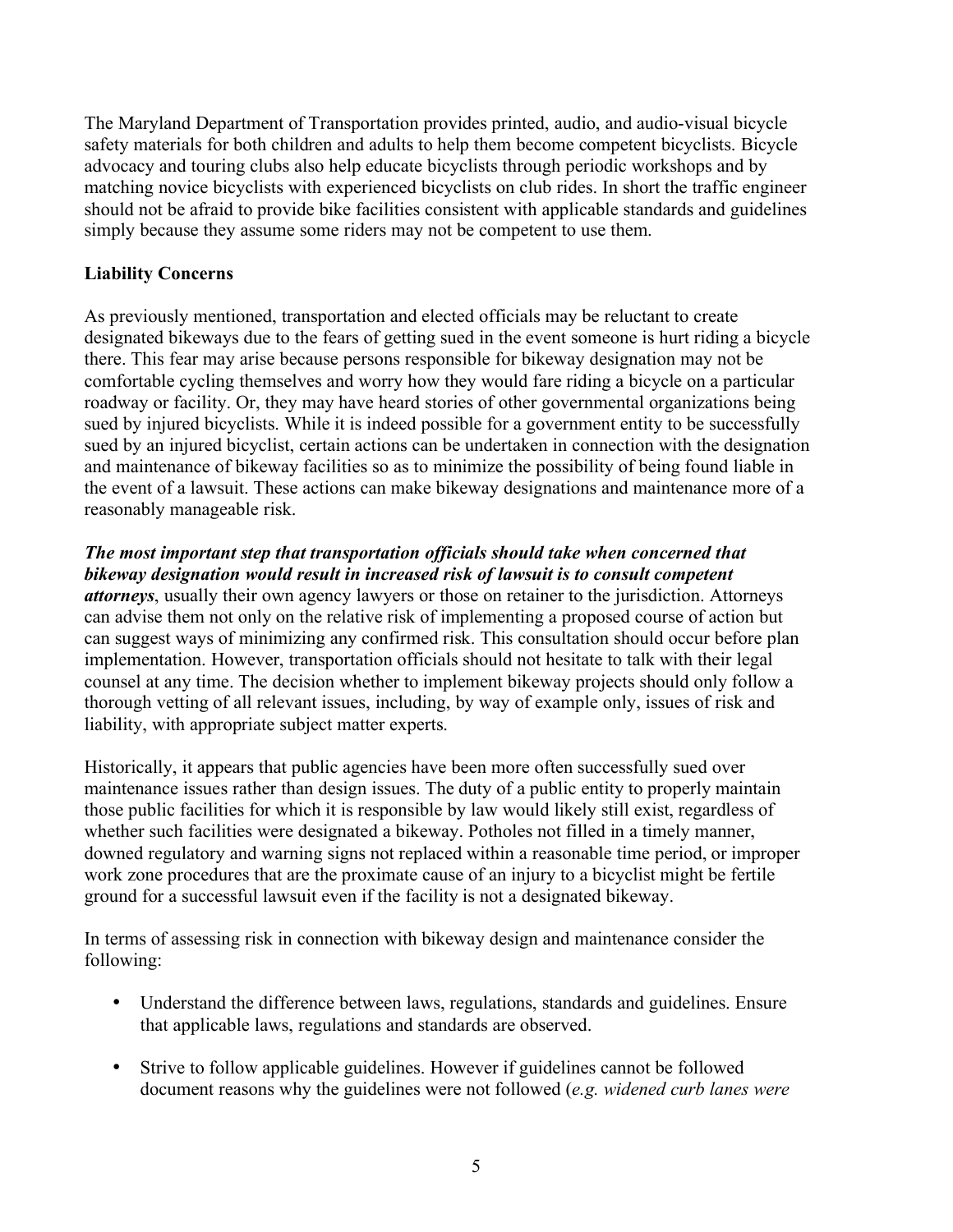*not provided between 12<sup>th</sup> and 17<sup>th</sup> Streets because historic designation forbade street widening*).

• Ensure that documented reasons for guideline deviation can be retrieved years later by subsequent employees. Seek to provide mitigation measures if possible (e.g. *Bikeway Narrows warning signs)* to warn of any unusual circumstances.

In the event of lawsuit over bikeway designation, it may be helpful if the defendant agency can demonstrate that all applicable laws, regulations and standards in effect when the bikeway designation occurred were followed. Further, it may be helpful to be able to demonstrate that the then current applicable guidelines were followed (or that there was a logical reason for not observing guidelines) and whether any reasonable mitigating action was taken. Being able to demonstrate such points may help the defendant agency show that it was not negligent.

# **Elements of Tort Law**

In order for transportation officials to better discuss tort liability concerns with their legal advisors, the following is a rudimentary overview of tort law and the four elements that must be shown to demonstrate negligence.

*Webster's II New College Dictionary* defines a tort as, "A wrongful act, damage, or injury done willfully, negligently, or in circumstances involving strict liability, but not involving breach of contract, for which a civil suit can be brought." In order for a defendant to be found guilty of committing a tort, the plaintiff must successfully prove that four elements; duty, breach, proximate causation and damages, were met.

Duty means that the defendant owed the plaintiff a duty of care. Breach means the defendant did not honor that duty of care. Proximate causation means that the defendant's failure to honor the duty of care owed to the plaintiff directly caused plaintiff's damages. Damage means that the plaintiff suffered death or physical injury or some other type of loss, damage or injury as a result the defendant's failure to honor that duty of care. The following example may help illustrate how these elements might directly apply to a common concern that transportation officials have regarding bikeway designation.

*Our City designates a roadway by an elementary school as a bikeway and an eight-year old child, Pamela Pedaler, rides her bike there after seeing the BIKE ROUTE signs. Pamela is subsequently struck from behind and seriously injured by David Driver, a motorist, who failed to see young Pamela riding in front of him. Is the City liable to Pamela and her parents for attracting Pamela to ride on this street by installing the BIKE ROUTE signs?*

An attorney would likely investigate whether the City owed Pamela a duty of care by installing the BIKE ROUTE signs. For sake of discussion only, we will assume a duty was owed to all bicyclists. Did the City breach that duty? Let's assume that all applicable regulations and guidelines were followed and the bikeway was otherwise well-lighted and well-maintained. However, Pamela's attorney argues that she would not have ridden her bike on this roadway where the driver struck her from behind if not for the placement of the BIKE ROUTE signs.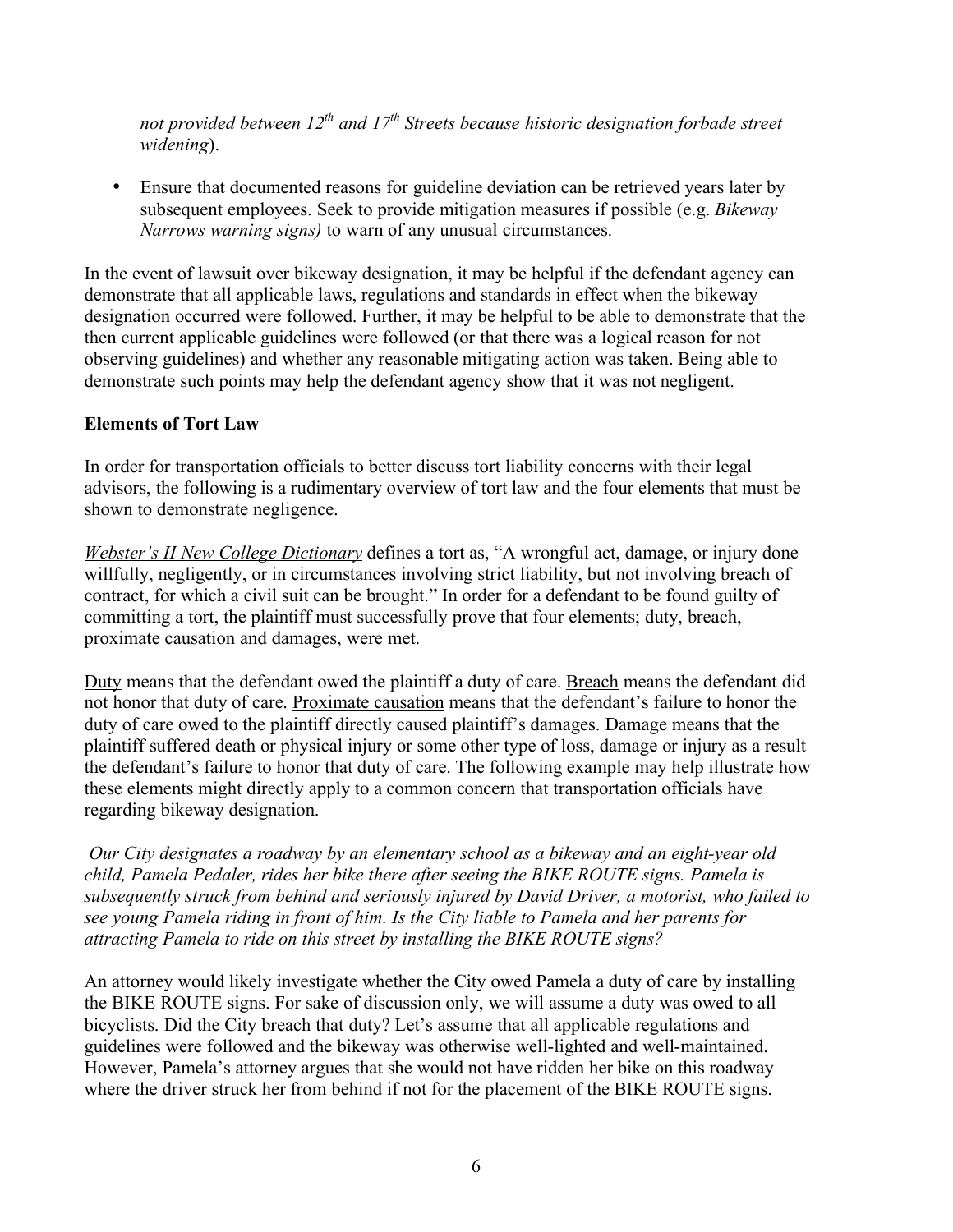To determine whether the City was negligent, it would be first necessary to answer a lot of other questions. Among those questions: Was Pamela operating her bicycle in a safe manner? Was her bicycle in safe operating condition and appropriate to her size and experience? Was the driver operating the car that struck her operating his vehicle in an unsafe manner? Was he unable to avoid hitting Pamela because he was speeding or DUI? The answers to these questions (and others) would have a bearing on determining the proximate cause of Pamela's injuries.

Were the BIKE ROUTE signs the proximate cause? The City would likely be found liable only where it was proven that "but for" the placement of the BIKE ROUTE signs, Pamela would not have been injured.\*\* Based on the answers to the above questions, one might conclude there could be a number of other "proximate causes' of Pamela's injuries. It is also important to know that for some government agencies the doctrine of sovereign immunity might be applicable. Sovereign immunity means that an agency cannot be sued in tort, or that if sued in tort, the amount of damages is limited by law.

Consequently, when asking your attorney about liability risks it may be helpful to formulate your questions in relation to how the elements of tort law might apply. It may also be helpful to ask your attorney whether the agency(ies) or jurisdiction(s) enjoy(s) sovereign immunity, or if sovereign immunity has been waived, to what degree.

**\*\***Maryland is in the minority as a "contributory negligence' state. If the plaintiff is contributorily negligent in Maryland, the plaintiff may be barred from any recovery. The majority of other states are "comparatively negligence" states. In those states, a determination is made as to the percentage of liability of each defendant. If a determination is made in such a state that the City's placement of the BIKE ROUTE signs made them 20 % negligent, Pamela might still be able to recover a portion of her claim against the City even though she (or her parents) had been negligent.

### **Final Thoughts**

It is advisable to seek community input in bikeway designation, particularly from bicyclists whether they are individuals or members of bicycling clubs and advocacy groups. As citizens who stand to benefit from bikeway designation, they have an interest in how their communities' bikeway network is developed. As persons with handlebar perspectives, they can provide useful insight into the needs of bicyclists.

Also, bikeway route designation can provide an opportunity to get on a bicycle and ride the routes under consideration. This is particularly helpful for those decision-makers who haven't ridden a bicycle since acquiring a driver's license because it helps to understand conditions from a bicyclist's perspective. If you are uncertain about your street skills ask experienced bicyclists, particularly local bicycle advocates, to accompany you. This will increase your knowledge and credibility as well as providing enjoyment as well.

Finally, consult with competent counsel who can advise you about managing the risks associated with designating and maintaining bikeways in your area. While the designation and maintenance of bikeways cannot be entirely risk-free, counsel can help assure your bikeway program is